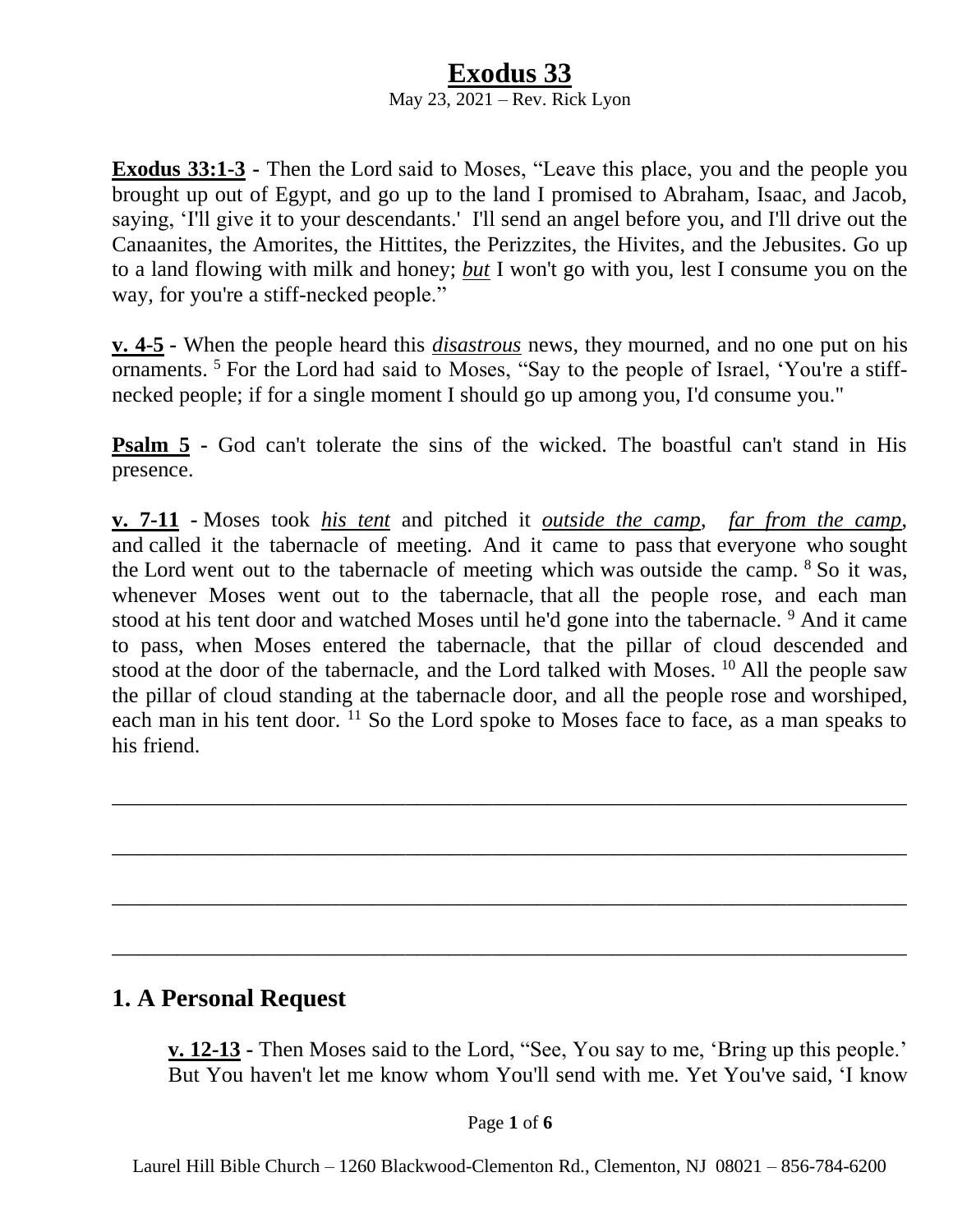May  $23, 2021$  – Rev. Rick Lyon

you by name, and you've also found grace in My sight.' 13 Now therefore, I pray, if I've found grace in Your sight, *show me now Your way*."

**Brother Lawrence:** *The most holy practice, the nearest to daily life, and the most essential for the spiritual life, is the practice of the presence of God, that is to find joy in His divine company and to make it a habit of life, speaking humbly and conversing lovingly with Him at all times, every moment, without rule or restriction, above all at times of temptation, distress, dryness, and revulsion, and even of faithlessness and sin*.

**v. 14 -** *God said, "My Presence will go with you, and I'll give you rest."*

\_\_\_\_\_\_\_\_\_\_\_\_\_\_\_\_\_\_\_\_\_\_\_\_\_\_\_\_\_\_\_\_\_\_\_\_\_\_\_\_\_\_\_\_\_\_\_\_\_\_\_\_\_\_\_\_\_\_\_\_\_\_\_\_\_\_\_\_\_\_\_\_\_

\_\_\_\_\_\_\_\_\_\_\_\_\_\_\_\_\_\_\_\_\_\_\_\_\_\_\_\_\_\_\_\_\_\_\_\_\_\_\_\_\_\_\_\_\_\_\_\_\_\_\_\_\_\_\_\_\_\_\_\_\_\_\_\_\_\_\_\_\_\_\_\_\_

\_\_\_\_\_\_\_\_\_\_\_\_\_\_\_\_\_\_\_\_\_\_\_\_\_\_\_\_\_\_\_\_\_\_\_\_\_\_\_\_\_\_\_\_\_\_\_\_\_\_\_\_\_\_\_\_\_\_\_\_\_\_\_\_\_\_\_\_\_\_\_\_\_

\_\_\_\_\_\_\_\_\_\_\_\_\_\_\_\_\_\_\_\_\_\_\_\_\_\_\_\_\_\_\_\_\_\_\_\_\_\_\_\_\_\_\_\_\_\_\_\_\_\_\_\_\_\_\_\_\_\_\_\_\_\_\_\_\_\_\_\_\_\_\_\_\_

### **2. A National Request**

**v. 15 -** Then he said to Him, "If Your Presence doesn't go with *us*, don't bring us up from here."

**v. 17 -** So the Lord said to Moses, "I'll also do this thing that you've spoken; for you've found grace in My sight, and I know you by name."

\_\_\_\_\_\_\_\_\_\_\_\_\_\_\_\_\_\_\_\_\_\_\_\_\_\_\_\_\_\_\_\_\_\_\_\_\_\_\_\_\_\_\_\_\_\_\_\_\_\_\_\_\_\_\_\_\_\_\_\_\_\_\_\_\_\_\_\_\_\_\_\_\_

\_\_\_\_\_\_\_\_\_\_\_\_\_\_\_\_\_\_\_\_\_\_\_\_\_\_\_\_\_\_\_\_\_\_\_\_\_\_\_\_\_\_\_\_\_\_\_\_\_\_\_\_\_\_\_\_\_\_\_\_\_\_\_\_\_\_\_\_\_\_\_\_\_

\_\_\_\_\_\_\_\_\_\_\_\_\_\_\_\_\_\_\_\_\_\_\_\_\_\_\_\_\_\_\_\_\_\_\_\_\_\_\_\_\_\_\_\_\_\_\_\_\_\_\_\_\_\_\_\_\_\_\_\_\_\_\_\_\_\_\_\_\_\_\_\_\_

\_\_\_\_\_\_\_\_\_\_\_\_\_\_\_\_\_\_\_\_\_\_\_\_\_\_\_\_\_\_\_\_\_\_\_\_\_\_\_\_\_\_\_\_\_\_\_\_\_\_\_\_\_\_\_\_\_\_\_\_\_\_\_\_\_\_\_\_\_\_\_\_\_

### **3. A Relational Request**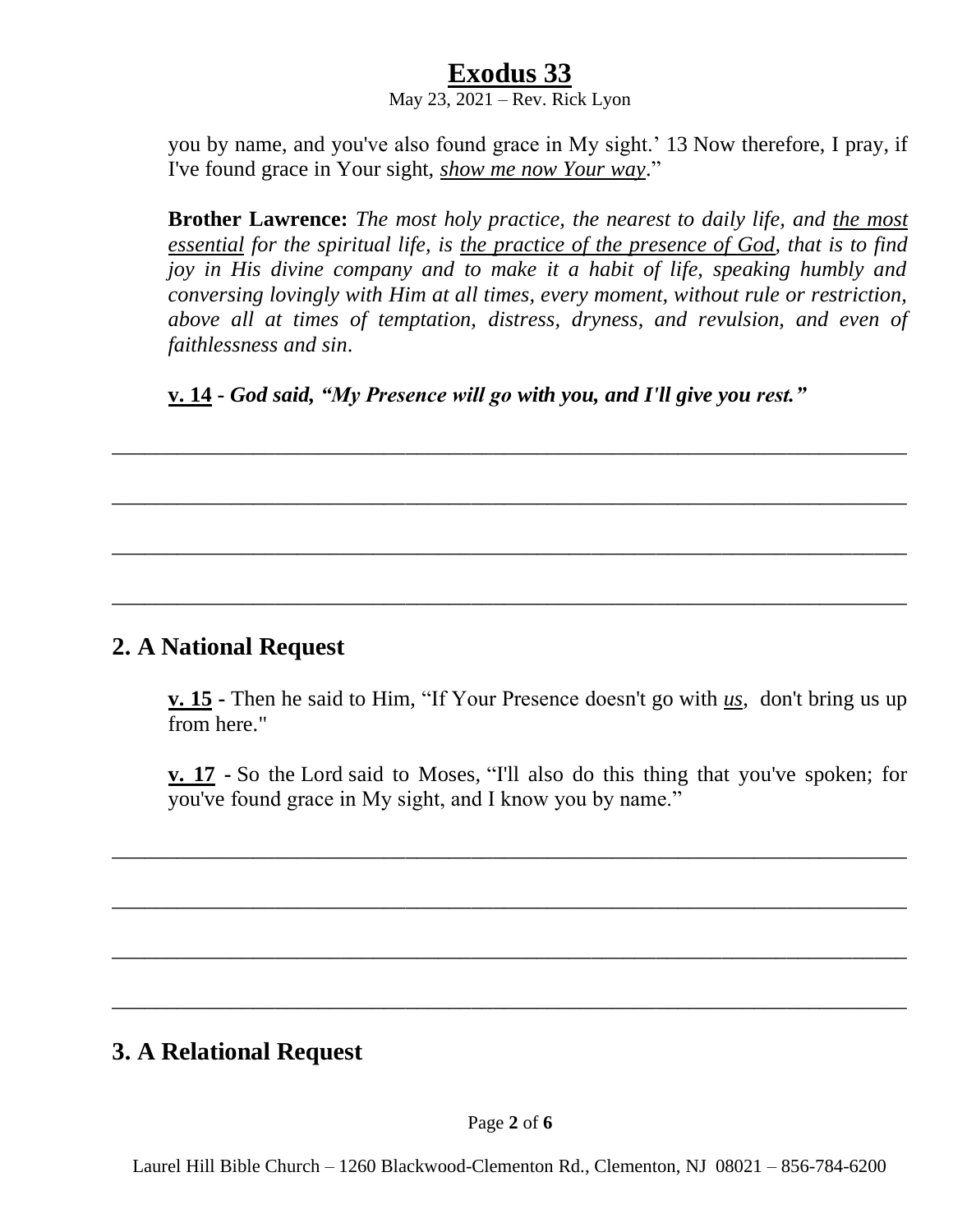May  $23, 2021$  – Rev. Rick Lyon

**v. 18 -** Moses said, "Please show me Your glory."

**v. 19-23 -** Then He said, "I'll make all My goodness pass before you, and I'll proclaim the name of the Lord before you. I'll be gracious to whom I'll be gracious, and I'll have compassion on whom I'll have compassion." <sup>20</sup> But He said, "You can't see My face; for no man can see Me, and live."  $2^{1}$  And the Lord said, "Here's a place by Me, and you shall stand on the rock. <sup>22</sup> So it shall be, while My glory passes by, that I'll put you in the cleft of the rock, and will cover you with My hand while I pass by. <sup>23</sup> Then I'll take away My hand, and you shall see My back; but My face shall not be seen."

**v. 34:1-3 -** And the Lord said to Moses, "Cut two tablets of stone like the first ones, and I'll write on these tablets the words that were on the first tablets which you broke. 2 So be ready in the morning, and come up in the morning to Mount Sinai, and present yourself to Me there on the top of the mountain. 3 And *no man* shall come up with you, and let *no man* be seen throughout all the mountain; let neither flocks nor herds feed before that mountain."

#### **Foreshadowing**

**Moses:** Escaped being killed as a baby *Jesus: Escaped being killed as a baby* 

**Moses:** Wasn't an Egyptian, but lived among Egyptians to preserve his life when he was an infant.

*Jesus: Wasn't an Egyptian, but lived among Egyptians to preserve his life when He was an infant.*

**Moses:** Was raised with the legal right to become a but he belonged to a nation that was oppressed by a pagan, foreign government (Egypt)

 *Jesus: Was raised with the legal right to become a king but He belonged to a nation that was oppressed by a pagan, foreign government (Rome)*

**Moses:** Freed his people from slavery through the blood of a spotless lamb. *Jesus: Freed His people from the slavery of sin by His own blood.*

**Moses:** Spent 40 years in the wilderness. *Jesus: Spent 40 days in the wilderness.*

#### Page **3** of **6**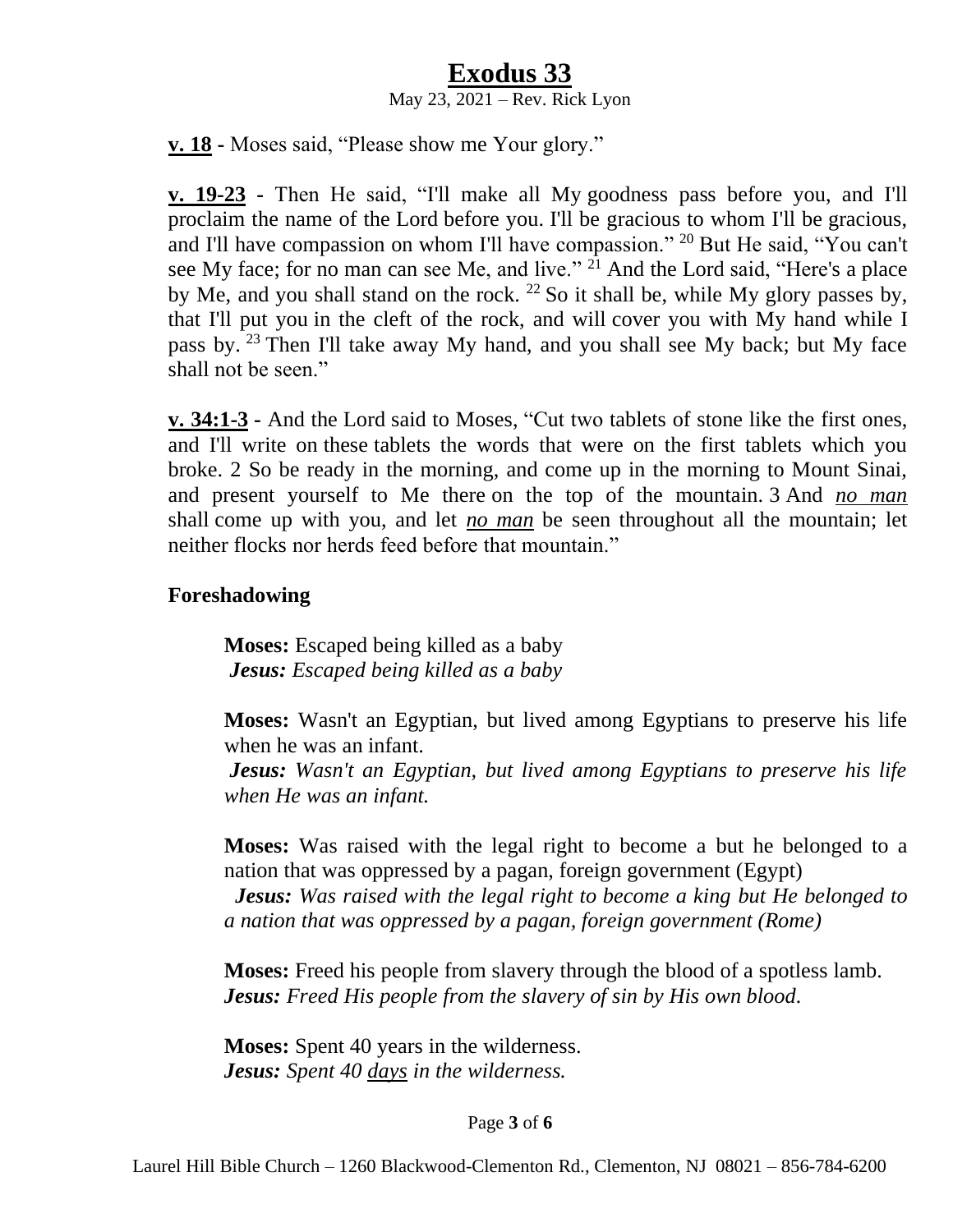#### **Exodus 33** May  $23, 2021$  – Rev. Rick Lyon

**Moses:** Fasted for 40 days and 40 nights on Mt. Sinai. *Jesus: Fasted 40 days and 40 nights.*

**Moses:** Gave a code to live by from a mountain (Ten Commandments) *Jesus: Gave a code to live by from a mountain (Sermon on the Mount)*

**Hebrews 7:25 -** He is able to save completely those who come to God through Him, because He always lives to *intercede for them*.

**v. 34:4-7 -** So he cut two tablets of stone like the first ones. Then Moses rose early in the morning and went up Mount Sinai, as the Lord had commanded him; and he took in his hand the two tablets of stone.<sup>5</sup> Now the Lord descended in the cloud (and stood with him there, and proclaimed the name of the Lord. <sup>6</sup> And the Lord passed before him and proclaimed, "The Lord, the Lord God, merciful and gracious, longsuffering, and abounding in goodness and truth,  $\frac{1}{2}$  keeping mercy for thousands, forgiving iniquity and transgression and sin, by no means clearing the guilty, visiting the iniquity of the fathers upon the children and the children's children to the third and the fourth generation."

**v. 8-9 -** So Moses made haste and bowed his head toward the earth, and worshiped. <sup>9</sup> Then he said, "If now I've found grace in Your sight, O Lord, let my Lord, I pray, *go among us*, even though we're a stiff-necked people; and pardon our iniquity and our sin, and *take us* as Your inheritance."

Drew Dyck: In a recent TV commercial a young man is struggling with whether to go through with an arranged marriage. In his home country arranged marriages were the norm. But after living in America, he was having second thoughts about adhering to this ancient custom, especially since he'd never met his wife-to-be.

 Still, when she flew into the airport, he dutifully waited for her, flowers in hand, and a gloomy expression on his face. But when she stepped through the terminal, everything changed. She was beautiful! Suddenly his glum demeanor disappeared. The thought of marrying this woman was no longer a dreaded duty; it was a delight. What had changed? He'd seen her.

 Often we serve God out of obligation. We drag ourselves to church, force ourselves to serve others—but our hearts aren't in it. We're like that guy at the airport, grudgingly holding flowers for God. We're trying to live holy lives because we know we should, but it's burdensome, joyless.

#### Page **4** of **6**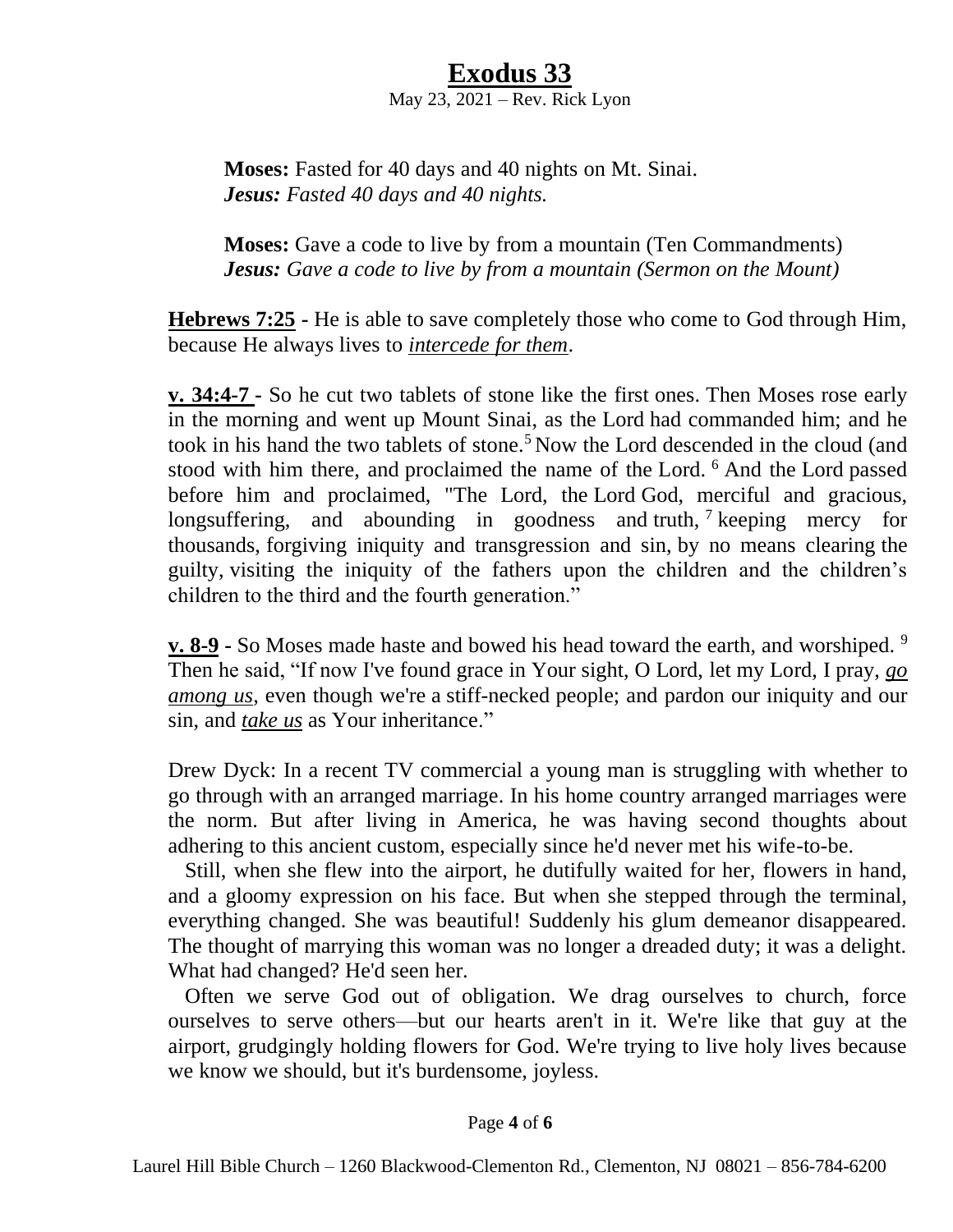#### May  $23, 2021$  – Rev. Rick Lyon

\_\_\_\_\_\_\_\_\_\_\_\_\_\_\_\_\_\_\_\_\_\_\_\_\_\_\_\_\_\_\_\_\_\_\_\_\_\_\_\_\_\_\_\_\_\_\_\_\_\_\_\_\_\_\_\_\_\_\_\_\_\_\_\_\_\_\_\_\_\_\_\_\_

\_\_\_\_\_\_\_\_\_\_\_\_\_\_\_\_\_\_\_\_\_\_\_\_\_\_\_\_\_\_\_\_\_\_\_\_\_\_\_\_\_\_\_\_\_\_\_\_\_\_\_\_\_\_\_\_\_\_\_\_\_\_\_\_\_\_\_\_\_\_\_\_\_

\_\_\_\_\_\_\_\_\_\_\_\_\_\_\_\_\_\_\_\_\_\_\_\_\_\_\_\_\_\_\_\_\_\_\_\_\_\_\_\_\_\_\_\_\_\_\_\_\_\_\_\_\_\_\_\_\_\_\_\_\_\_\_\_\_\_\_\_\_\_\_\_\_

\_\_\_\_\_\_\_\_\_\_\_\_\_\_\_\_\_\_\_\_\_\_\_\_\_\_\_\_\_\_\_\_\_\_\_\_\_\_\_\_\_\_\_\_\_\_\_\_\_\_\_\_\_\_\_\_\_\_\_\_\_\_\_\_\_\_\_\_\_\_\_\_\_

 What can change this? Seeing God. When we get a vision of who God truly is, suddenly we're energized to do his mission. Once we gaze upon his grandeur and glory, obedience ceases to be arduous. Once we grasp his great love, serving is no longer a duty—it's a joy